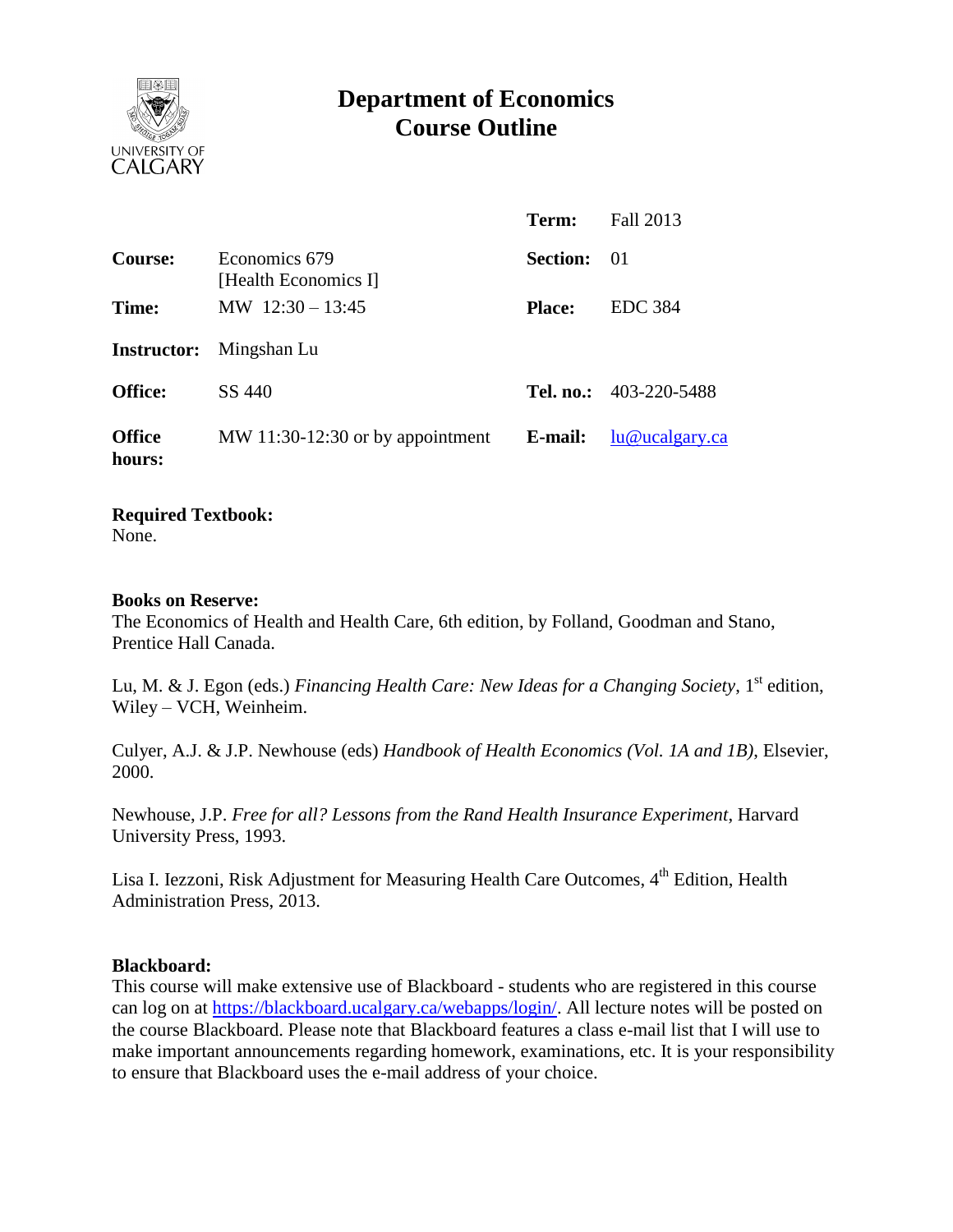Health care industry is a multi-billion dollar industry; it is largely complex and constantly evolving. Health care reform is one of the most critical and challenging issues facing countries around the world; countries including Canada are experimenting with various approaches to make the existing system work more efficiently. These on-going efforts will generate profound impacts on all sectors in the health care industry for many years to come.

This course introduces students to the fundamental tradeoffs and principles common to global health care systems. Students will learn how to apply basic economic concepts, theories, and analytical tools to understanding the special features of health care markets as well as the role of government interventions. Specifics of health care financing policy and reforms from the Canadian health care system as well as other systems that are of particular interest will be discussed. This highly interactive course is designed to help student to establish a conceptual framework to evaluate health care system and policy, to be able to understand and participate in evidence-based decision making in health care.

This course is geared to students with significant research interests in the fields of health economics, health services research, and health care policy. It is designed to help students to explore, select and develop their own research focuses.

|         | Topics to cover (tentative; subject to changes)          |
|---------|----------------------------------------------------------|
| Week 1  | Introduction: Canadian Health Care System                |
| Week 2  | Why is Health Care Industry Different?                   |
| Week 3  | <b>RAND Health Insurance Experiment</b>                  |
| Week 4  | Efficiency                                               |
| Week 5  | Equity                                                   |
| Week 6  | Does Treatment Work? – Determinants of Health            |
| Week 7  | Physicians: Payment Systems and Economic Incentives      |
| Week 8  | Hospitals                                                |
| Week 9  | Payment Systems and Economic Incentives                  |
| Week 10 | Reading Days; Midterm                                    |
| Week 11 | <b>Comparative Health Systems and Health Care Reform</b> |
| Week 12 | <b>Term Project Class Presentation</b>                   |
| Week 13 | <b>Term Project Class Presentation</b>                   |